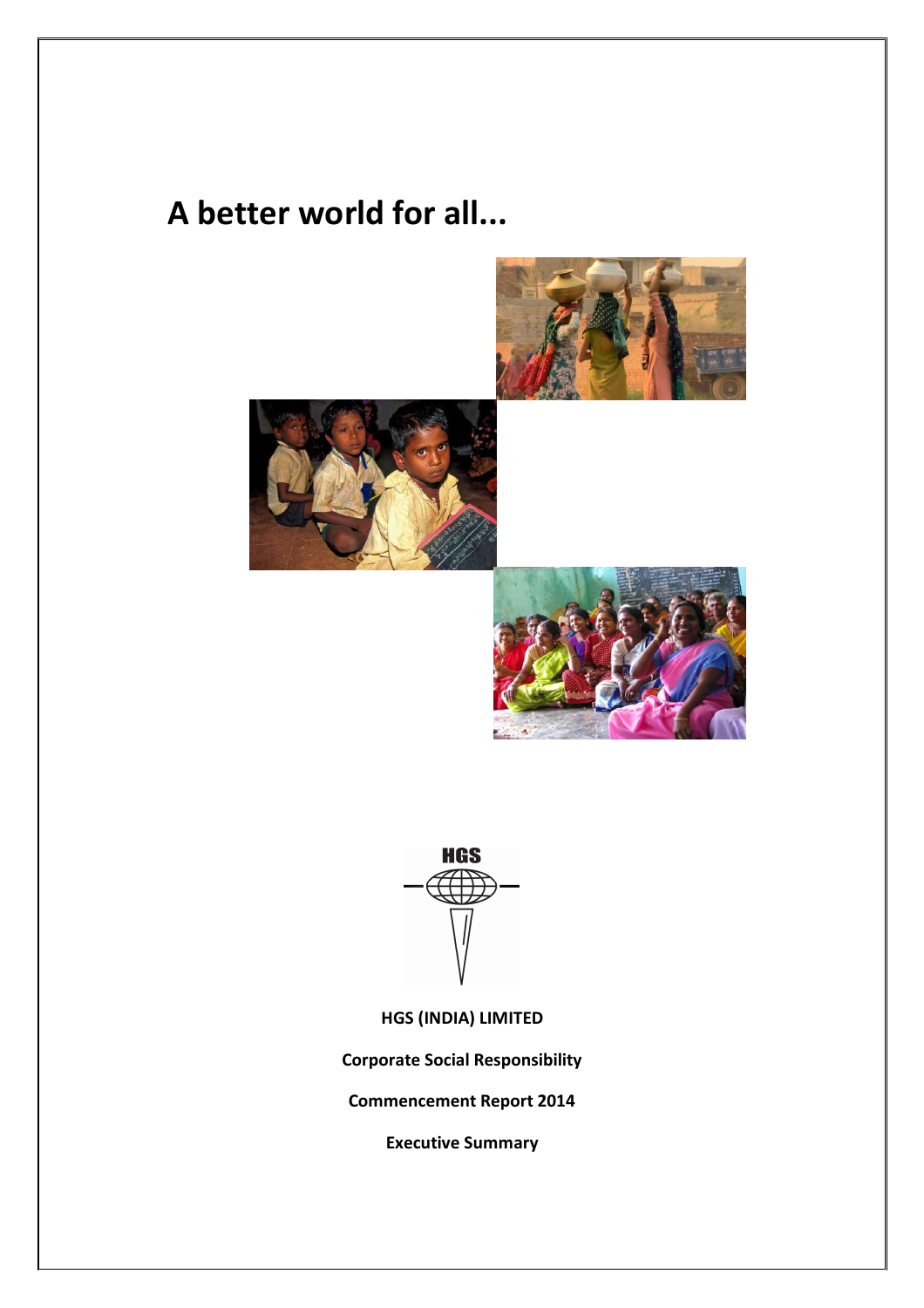### **PREAMBLE**

The provisions of Section 135 read with Schedule VII of Companies Act, 2013 along with rule Companies (Accounts) Rules, 2014 state that any company that has earned profits before tax averaging Rs. Five Crores or more in the last three years is required to spend 2% of its annualised profits on CSR activities. These provisions are applicable to HGS (India) Ltd (HGSI) due to its robust profitability. This 2% annual spend is required to be disbursed through the constitution of a Corporate Social Responsibility Committee from Board members of HGSI, consisting of three or more directors, out of which at least one director should be an Independent Director.

The HGSI Board has constituted a Corporate Social Responsibility Committee of comprising of:

- 1. Mr. Anand Narain Bhatia, Independent Director, Chairman
- 2. Mr. Anil Dass, Managing Director, Member
- 3. Mrs. Malti Sen, Independent Director, Member
- 4. Mr. Samir Gugnani, Director, Manufacturing, Member
- 5. Mrs Aneeta Bhatia has been requested to volunteer & oversee execution of the projects & advise the Committee on efficient use of the funds.

The CSR Committee has decided that in the Financial Year of 2014-15, HGSI will focus on the key areas of Rural Sanitation, Preventive Health care for Rural Women and Basic Education for Children.